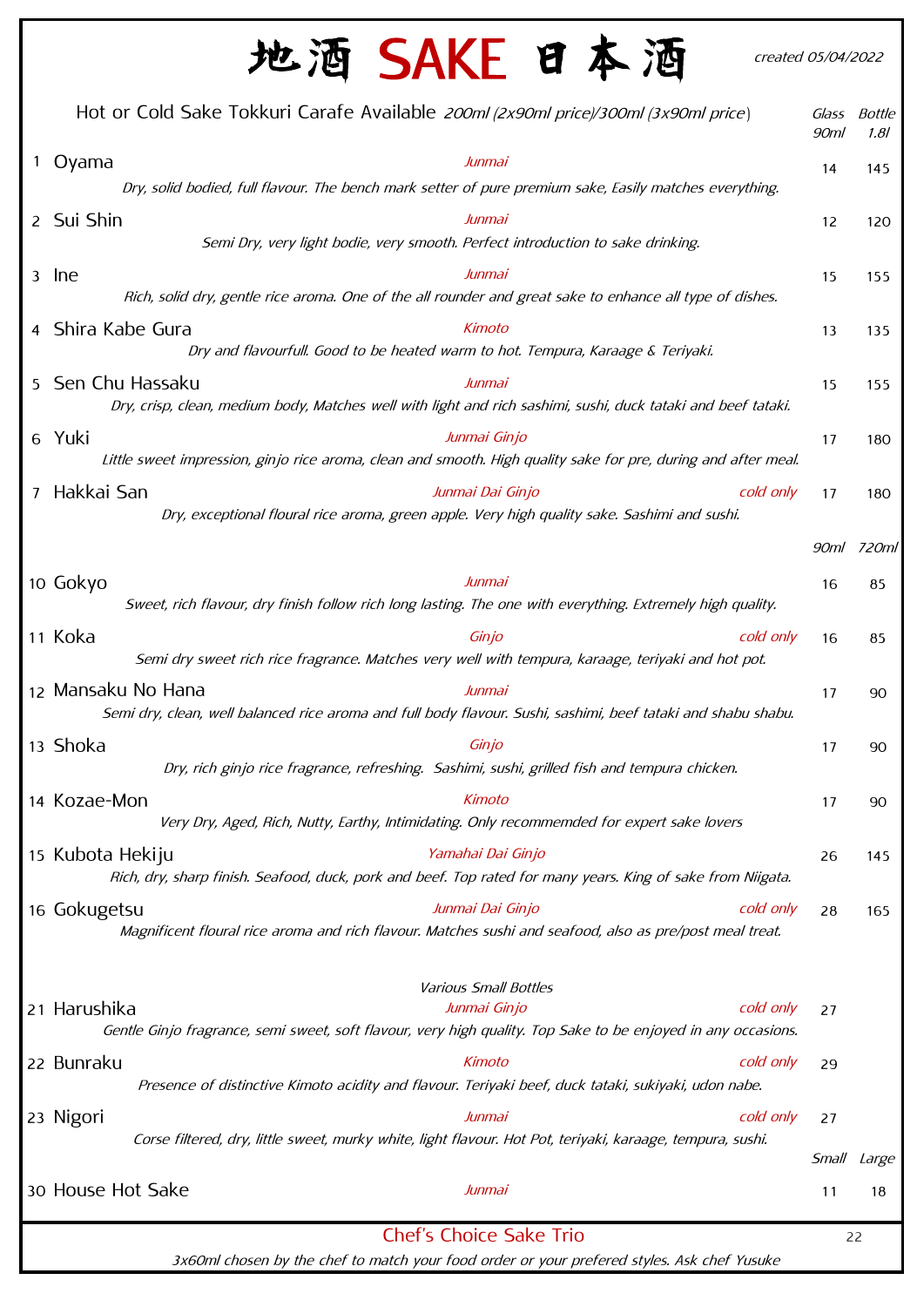created 05/04/2022



|   | <b>Sparkling</b><br>Glass 150ml/Bottle750ml                                                                                                |                                                                                                           |                               |          |
|---|--------------------------------------------------------------------------------------------------------------------------------------------|-----------------------------------------------------------------------------------------------------------|-------------------------------|----------|
|   | Montasolo Prosecco                                                                                                                         | Vegan                                                                                                     | Treviso, Italy                | 14/55    |
|   |                                                                                                                                            | Very dry, with a hint of unripe apples melon and apricot.                                                 |                               |          |
|   |                                                                                                                                            |                                                                                                           |                               |          |
|   | White                                                                                                                                      |                                                                                                           | Glass 150ml/250ml/Bottle750ml |          |
|   | 3 Cooter & Cooter Riesling                                                                                                                 | Lime and citrus notes, minerally yet juicy, with a long line of crisp clean acidity.                      | Claren Valley, SA             | 12/18/49 |
|   | 4 Little Goat Creek Sauvignon Blanc                                                                                                        | Certified Organic<br>Tropical passion fruit fresh aromatic yet crisp clean dry and certified organic.     | Marlborough, NZ.              | 14/21/55 |
|   | 6 Bobar Fanny Finch Sauvignon Blanc                                                                                                        | bottle only<br>Natural Wine, Vegan Friendly, No Added Sulphur                                             | Yarra Valley, VIC             | 75       |
|   | Stonefruit, orange rind, savoury with 10 day maceration skin contact- an orange wine from the pioneer natural wine producer.               |                                                                                                           |                               |          |
| 7 | El Nino Pinot Grigio                                                                                                                       | Apple, melon, and delicate spice with refreshing acidity.                                                 | King Valley, Vic.             | 12/18/49 |
|   |                                                                                                                                            |                                                                                                           |                               |          |
| 8 | Yarrawood Chardonnay<br>Grapefruit, jasmine, pear, hazelnut, lemon zest, some texture and creaminess to the wine.                          |                                                                                                           | Yarra Vally, VIC              | 13/19/52 |
|   |                                                                                                                                            |                                                                                                           |                               |          |
| 9 | Silent Noise "Cloudy but Fine" Chardonnay<br>Ripe pears, lemon sherbet, layers of flavour with lingering acidity yet creamy on the finish. | bottle only                                                                                               | Adelaide Hills, SA            | 74       |
|   |                                                                                                                                            |                                                                                                           |                               |          |
|   | <b>Rose</b>                                                                                                                                |                                                                                                           | Glass 150ml/250ml/Bottle750ml |          |
|   | 11 Hedonist Rose                                                                                                                           | Certified Organic<br>Biodynamic<br>Strawberry, apricot rose petals elegant and dry with a good acid line. | Mclaren Vale, SA.             | 13/19/52 |
|   | 12 La Vie En Rose<br>Pale pink with cherry rose petal and savouy notes. A wine made in the southern region of France.                      |                                                                                                           | Languedoc, France             | 14/21/55 |
|   | Red                                                                                                                                        |                                                                                                           | Glass 150ml/250ml/Bottle750ml |          |
|   | 21 Toker White Label Pinot Noir                                                                                                            |                                                                                                           | Yarra Valley, VIC             | 14/21/55 |
|   |                                                                                                                                            | Dark fruits, savoury edge and a hint of miso, with chalky tannins and fresh acidity.                      |                               |          |
|   | 22 Silent Noise MF Grenache                                                                                                                | bottle only<br>Minimal Intervention                                                                       | Mclaren Vale, SA.             | 76       |
|   | Ripe strawberry and rasberry, fresh green herbs, an elegant light style juicy with moreish acidity and easy drinking.                      |                                                                                                           |                               |          |
|   | 23 Di Giorgio Cabernet Sauvignon<br>Blackcurrant, black olive, rich wine with soft silky smooth tannins ideal for our beef dishes.         |                                                                                                           | Coonawarra, SA.               | 16/24/59 |
|   | 24 Paisley Boombox Shiraz<br>Off 30yo vines matured in French and American oak ripe berry a hint of spice, subtle tannins.                 |                                                                                                           | Barossa Valley, SA.           | 14/21/55 |
|   | 25 Paisley Maeve Single Vineyard Shiraz<br>Dark berry fruit, chocolate and sweet spices like cinnamon and cloves with toasty mocha oak.    | bottle only<br>The palete is balanced with velvety tannins and finishes great length of berry fruit.      | Barossa Valley, SA.           | 121      |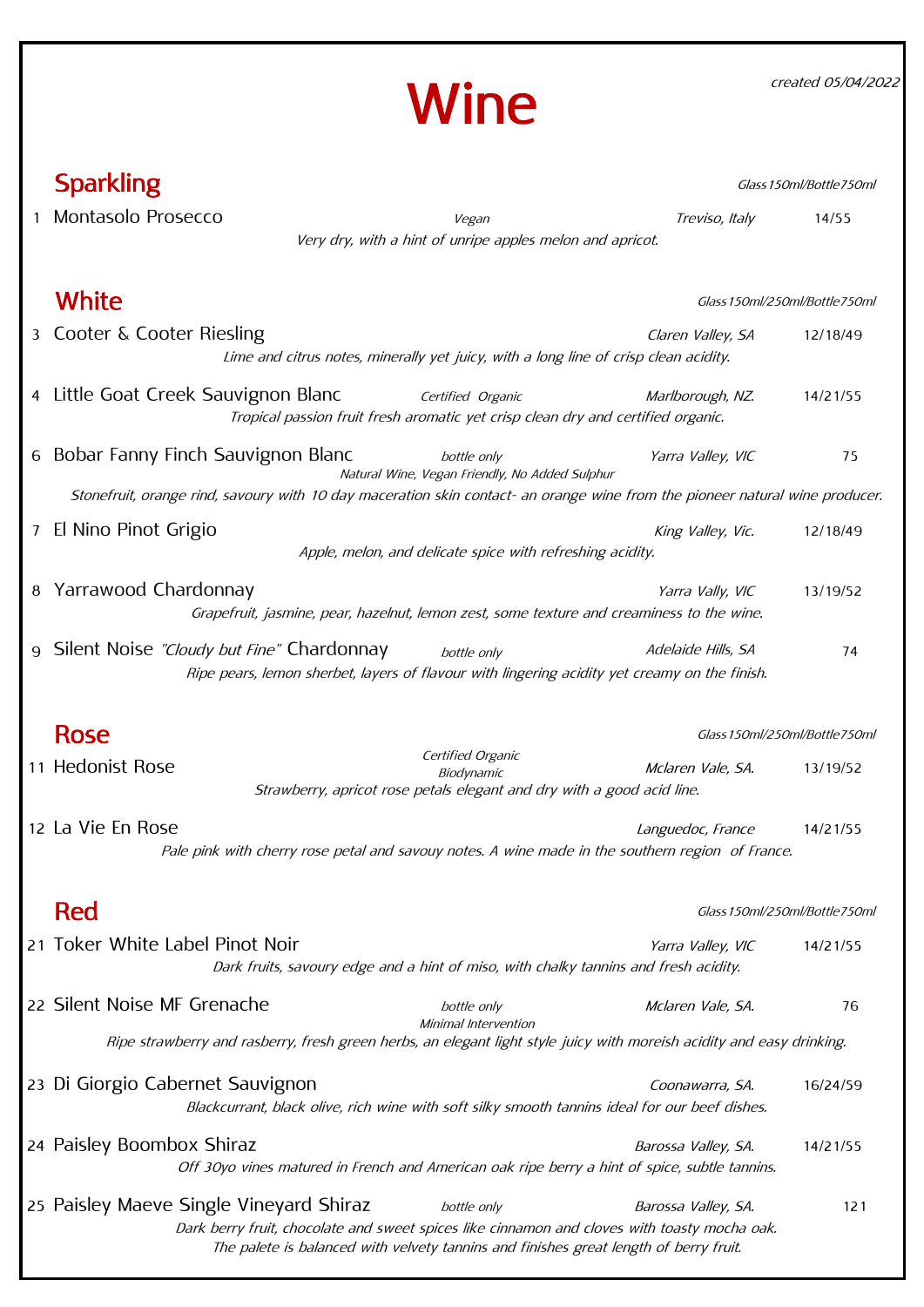# **Drinks**

## Japanese Beers on Tap Algebrand Supenese Beers



400ml 13 9

| Yebisu Premium   | 350 <sub>m</sub> | 13 |
|------------------|------------------|----|
| Echigo Rice Beer | 500ml            | 17 |

All above Japanese Beers are Brewed and Imported from Japan

## Umeshu, Yuzu & Nashi

| UITESITU, TUZU & NOSHI         | 120m<br>Gom | UUIEI DEEIS                        |                |
|--------------------------------|-------------|------------------------------------|----------------|
| 60ml by glass with Ice or soda |             | Kirin Ichiban<br>Brewed inTasmania | 1 <sup>C</sup> |
| Choya Premium Umeshu           | 13          | Cascade Light                      | 8              |
| The Choya Aged 3 Years Umeshu  | 26          | XXXX Gold                          | 9              |
| Yuzu Umeshu                    | 95<br>17    | Corona                             | 1 <sup>C</sup> |
|                                | 180ml 720ml | non alcohol - 0%<br>Carlton ZERO   | 6              |
| <b>Yuzu Shu</b>                | 60<br>21    |                                    |                |
| Aragoshi Rough Filtered Umeshu | 21          | <b>Cocktails</b>                   |                |

Suntory Premium 380ml 14 10

Asahi Super Dry 400ml 13 9

Asahi Black

| 11 |                                        |
|----|----------------------------------------|
|    | Shun 春                                 |
|    | campari, vodka, calpico & orange juice |
|    |                                        |
|    | Tsuki 月                                |
|    |                                        |

## Shochu Distilled Spirits approx 25% Alc Tan Taka Tan 11 95 27 Akakiri 13 110 espresso, vodka, mozart, kahlua & caramel Nikaido Kicchomu 15 130 Shiso Infused

## International Spirit **30ml Japanese Whisky** 30ml

Bourbon Jim Beam 9 9 Not to be mixed. With or without ice Rum Bunderberg Rum Vodka Absolut Vodka Southern Comfort Jack Daniel's Tennesee Johnny Walker Black Label 13 Hendrick's Gin 14 15 Grey Goose Vodka

## $\Omega_{\Omega_{\text{C}}^{\text{QNN}}}$  Other Beers

| $\alpha^{\nu}$<br>$\Lambda^2$ | Kirin Ichiban | Brewed inTasmania | 10 |
|-------------------------------|---------------|-------------------|----|
| 13                            | Cascade Light |                   | 8  |
| 26                            | XXXX Gold     |                   | q  |
| 95<br>17                      | Corona        |                   | 10 |
| 180ml 720ml                   | Carlton ZERO  | non alcohol - 0%  | 6  |

## **Cocktails**

|        | Green Hippy 森                               |  |
|--------|---------------------------------------------|--|
| Chu-Hi | midori, malibu, lychee, calpico & pineapple |  |

| Shun 春                                 | 25 |
|----------------------------------------|----|
| campari, vodka, calpico & orange juice |    |

| Tsuki 月                                         | 25 |
|-------------------------------------------------|----|
| cointreau, lychee liqueur, lychee tea & calpico |    |

| Espresso Martini                          |  |
|-------------------------------------------|--|
| espresso, vodka, mozart, kahlua & caramel |  |

| Chita Distiller's Reserve                      | Single Grain | 18 |
|------------------------------------------------|--------------|----|
| Hakushu Distiller's Reserve <i>Single Malt</i> |              | 19 |
| Nikka Taketsuru                                | Pure Malt    | 19 |
| Nikka Yoichi                                   | Single Malt  | 28 |
| Hibiki Japanese Harmony                        | Blend        | 29 |
| Yamazaki 12 years                              | Single Malt  | 43 |